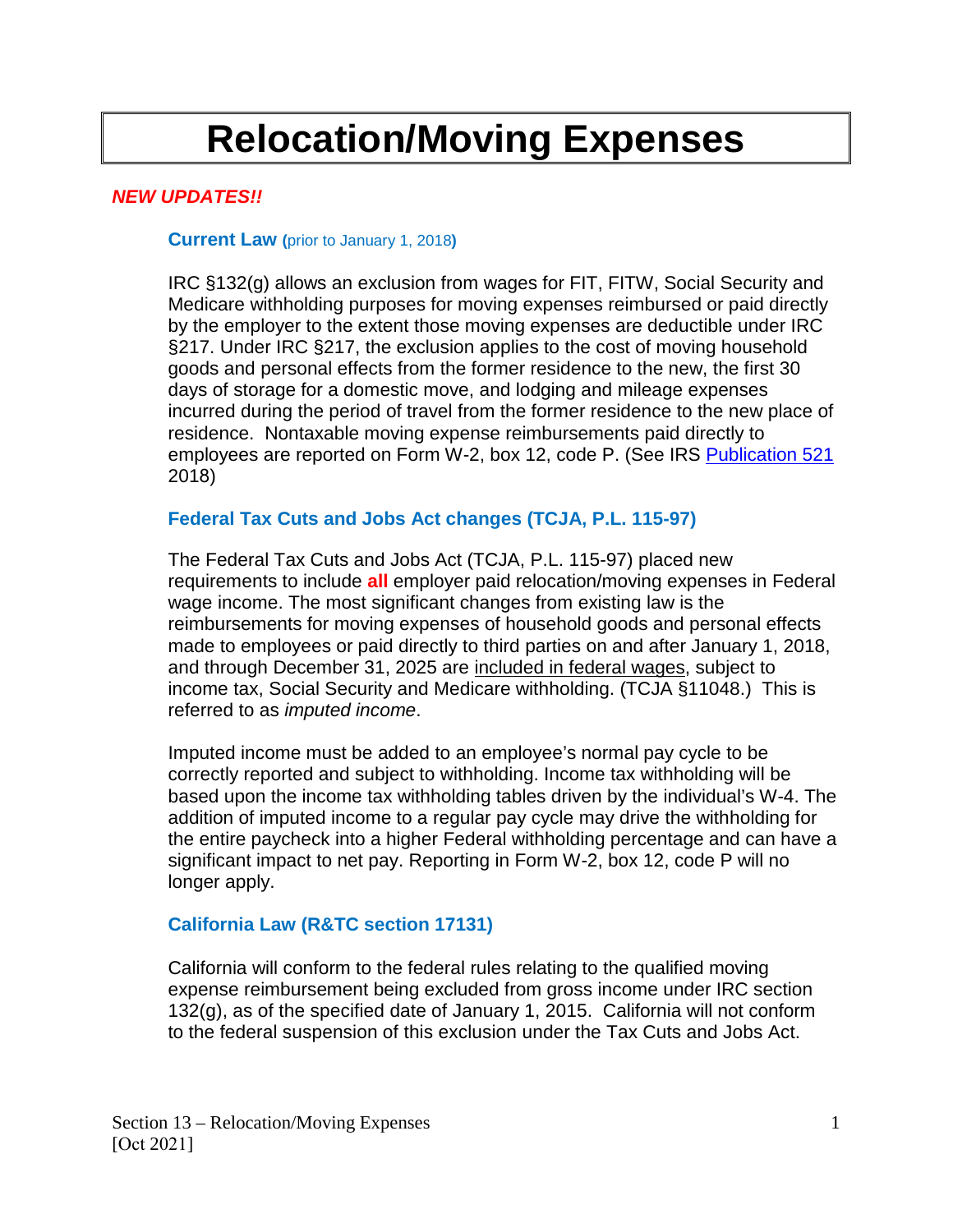## **2018 Employer reimbursements for 2017 qualified Relocation/Moving Expenses**

The IRS has released [Notice 2018-75](https://www.irs.gov/pub/irs-drop/n-18-75.pdf) indicating reimbursements an employer pays to an employee in 2018 for qualified moving expenses incurred in a prior year are not subject to federal income or employment taxes. The same is true if the employer pays a moving company in 2018 for qualified moving services provided to an employee prior to 2018.

To qualify, reimbursements or payments must be for work-related moving expenses that would have been deductible by the employee if the employee had directly paid them prior to Jan. 1, 2018. The employee must not have deducted them in 2017. For more information on the 2017 rules, see [Form 3903](https://www.irs.gov/forms-pubs/about-form-3903) or [Publication 521](https://www.irs.gov/pub/irs-prior/p521--2018.pdf).

*Relocation/Moving Expense reportables MUST be entered on the payline no later than December 5th to have applicable taxes withheld on the employees last paycheck of the year*.

|  |             | <b>Payment Type</b><br>Substantiated - Accounting of Expenses/Documents to Support Validity 2017 ONLY |                                                   | <b>Non</b><br><b>Taxable</b><br><b>Box 12P</b> | <b>Taxable</b><br>Box $1/3/5$ | <b>Taxable</b><br><b>Box</b><br>1/3/5/16 | Reportable<br>Code |
|--|-------------|-------------------------------------------------------------------------------------------------------|---------------------------------------------------|------------------------------------------------|-------------------------------|------------------------------------------|--------------------|
|  |             |                                                                                                       | Accountable Plan - 2017 ONLY                      |                                                |                               |                                          | <b>WME</b>         |
|  | 2018 - 2025 |                                                                                                       |                                                   |                                                |                               |                                          |                    |
|  |             | <b>CODE</b>                                                                                           | Relocation/Moving Expenses - accountable plan NEW |                                                | $\bullet$                     |                                          | <b>WMT</b>         |
|  |             |                                                                                                       | Non-accountable plan                              |                                                |                               |                                          | <b>WXE</b>         |

## **REQUIRED IRS MOVING & RELOCATION CRITERIA (DISTANCE/EMPLOYMENT STATUS) THAT MUST BE MET**

IRS regulations require that reimbursed moving/relocation expenses must be: (1) in connection with beginning work at a new job location and incurred within one year from the start of the new job, (2) be paid during the 12 months immediately following the move date, and (3) the new job location must be at least 50 miles farther from the employee's former residence. In addition, during the 12 months immediately following the move, the employee must be employed full-time for at least 39 weeks. The employee's new principle residence also must be closer in proximity to the new employer than the employee's former principle residence (including vacation homes). As defined by IRS Publication 521, the distance between a job location and your home is the shortest of the more commonly

Section 13 – Relocation/Moving Expenses [Oct 2021]